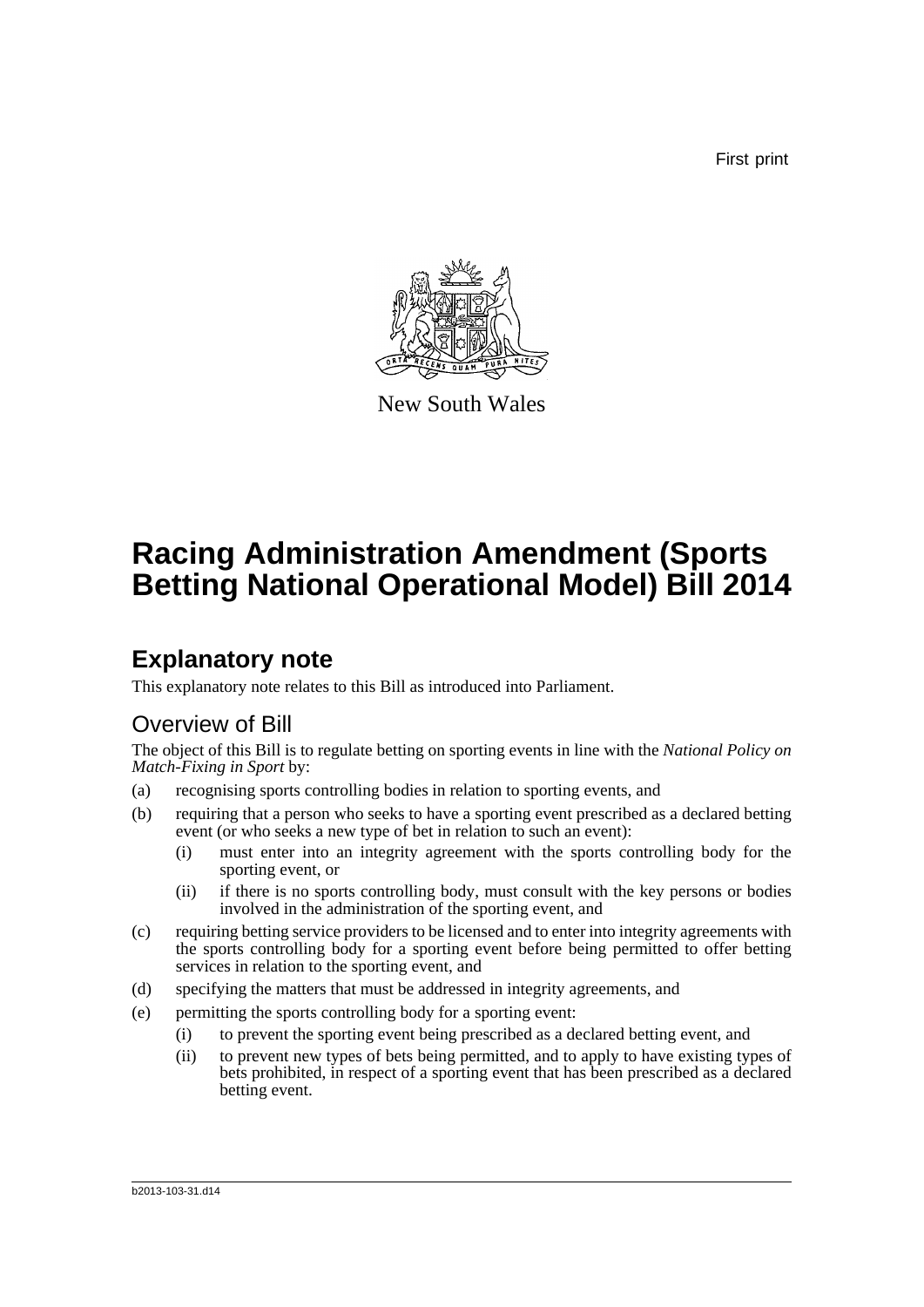### Outline of provisions

**Clause 1** sets out the name (also called the short title) of the proposed Act.

**Clause 2** provides for the commencement of the proposed Act on a day or days to be appointed by proclamation.

#### **Schedule 1 Amendment of Racing Administration Act 1998 No 114**

**Schedule 1 [1]** changes the name of the *Racing Administration Act 1998* (the *principal Act*) to the *Betting and Racing Act 1998* to better reflect the matters with which the principal Act is concerned.

**Schedule 1** [7] omits sections 18–20 of the principal Act and inserts a number of new provisions (the *key provisions*) that regulate betting on sporting events in line with the *National Policy on Match-Fixing in Sport*.

**Proposed section 17A** sets out definitions of *sporting event* and *sports controlling body* for the purposes of Division 2 of Part 3 of the principal Act, it also permits the regulations to declare that an event or class of event is, or is not, a sporting event and any such declaration is to be conclusive for the purposes of that Division.

**Proposed section 17B** provides that a person or body may be prescribed by the Minister as the sports controlling body for a sporting event. It is envisaged that the proposed section will be administered by the Minister for Sport and Recreation, who will prescribe the relevant sports controlling bodies.

**Proposed section 18** permits the Minister to prescribe an event or class of event (whether or not a sporting event) as a declared betting event. When prescribing a declared betting event, the Minister must also prescribe the types of bets that are permitted to be made on the declared betting event. The Minister is not to prescribe a declared betting event or to prescribe a new type of bet for an existing declared betting event unless an application to do so has been made by a person (the *applicant*) who is a licensed bookmaker who holds a declared betting event authority or who is a licensee under the *Totalizator Act 1997*. If the declared betting event is a sporting event and the Minister receives an application from the sports controlling body for the sporting event asking the Minister to remove a particular type of bet that can be made on the event, the Minister must give effect to the application unless the Minister considers that it would not be in the public interest to do so.

**Proposed section 18A** sets out the requirements that must be met before the Minister is permitted to prescribe a sporting event that has a sports controlling body as a declared betting event or to prescribe a new type of bet for any such existing declared betting event. The Minister must be satisfied that there is an integrity agreement in place between the applicant and the sports controlling body. The integrity agreement must set out the measures that will be used to prevent, investigate and assist in the prosecution of any match fixing or other corrupt behaviour related to betting on the sporting event, provide for funding to go to the sports controlling body for those purposes, make provision for information sharing between the applicant and the sports controlling body and provide for a consultation process whereby the applicant will consult with the sports controlling body before making any future applications. The Minister must also be satisfied that the applicant has consulted the sports controlling body in respect of the making of the application and the sports controlling body does not oppose the application.

**Proposed section 18B** sets out the requirements that must be met before the Minister is permitted to prescribe a sporting event that does not have a sports controlling body as a declared betting event or to prescribe a new type of bet for any such existing declared betting event. The Minister must be satisfied that the applicant has taken reasonable steps to consult with the key persons or bodies involved in the administration of the sporting event. The consultation is only required if the sporting event takes place in Australia. The Minister must also take into consideration the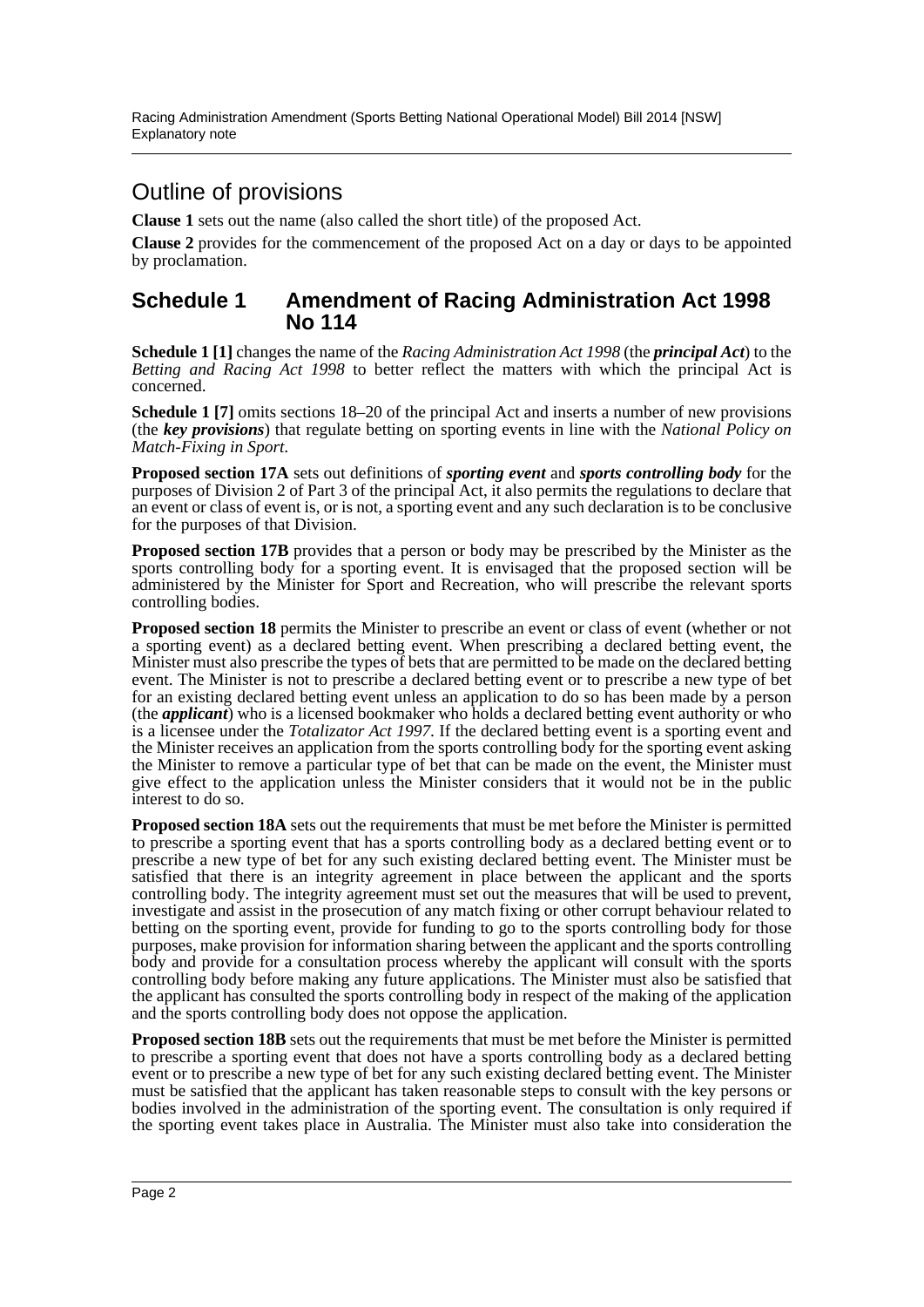Racing Administration Amendment (Sports Betting National Operational Model) Bill 2014 [NSW] Explanatory note

public interest, any potential impact on the integrity of the sporting event and if the sporting event takes place in Australia, the views (if any) of the key persons or bodies involved in the administration of the sporting event.

**Proposed section 18C** creates an offence (maximum penalty of \$11,000 for a corporation or \$5,500 or imprisonment for 12 months (or both) for an individual) if a *betting service provider* (being a bookmaker, a person who operates a totalizator or a person who operates a betting exchange) offers a *betting service* (accepting or offering to accept a bet, inviting a person to place a bet or facilitating the placing of a bet) in relation to a sporting event unless the betting service provider is a licensed betting service provider and has entered an integrity agreement with the sports controlling body for the sporting event. The integrity agreement must set out the measures that will be used to prevent, investigate and assist in the prosecution of any match fixing or other corrupt behaviour related to betting on the sporting event, provide for funding to go to the sports controlling body for those purposes and make provision for information sharing between the licensed betting service provider and the sports controlling body. There is no requirement under the proposed section to enter an integrity agreement at any time where there is no sports controlling body for the sporting event or at any time during the 6 months immediately following the prescription of a person or body as the sports controlling body for the sporting event.

**Proposed section 19** creates an offence (maximum penalty of \$11,000 for a corporation or \$5,500 or imprisonment for 12 months (or both) for an individual) if a bookmaker accepts or makes a bet on a declared betting event unless the bookmaker is licensed and holds a declared betting event authority and the bet is accepted or made in accordance with the conditions to which the authority is subject. The proposed section also permits the Minister to grant such an authority to a licensed bookmaker on the application of the bookmaker.

**Proposed section 20** provides for the conditions to which a declared betting event authority is subject.

**Schedule 1 [2]** inserts a number of definitions for the purposes of the key provisions and omits some redundant definitions. **Schedule 1 [3]–[6], [8]–[14], [16] and [20]** make amendments consequential on the key provisions being inserted into the principal Act.

**Schedule 1 [15]** updates a heading to a Part to better reflect the matters with which the Part is concerned.

**Schedule 1 [17]** corrects a reference to ensure that the terminology used in a section is consistent.

**Schedule 1 [18], [19] and [21]** make amendments consequential on the key provisions being inserted into the principal Act and also update terminology in Part 4 of the principal Act to ensure that the terminology in that Part is consistent with terminology used in the key provisions.

**Schedule 1 [22]** permits regulations under the principal Act to contain provisions of a savings or transitional nature consequent on the enactment of the principal Act or any Act that amends the principal Act (including the proposed Act).

**Schedule 1 [23]** inserts a number of savings and transitional provisions into the principal Act consequent on the enactment of the proposed Act.

#### **Schedule 2 Amendment of other Acts**

**Schedule 2.1 [1] and [2]** amend the *Greyhound Racing Act 2009* as a consequence of the key provisions being inserted into the principal Act.

**Schedule 2.1 [3]** permits regulations under the *Greyhound Racing Act 2009* to contain provisions of a savings or transitional nature consequent on the enactment of that Act or any Act that amends that Act (including the proposed Act).

**Schedule 2.2 [1] and [2]** amend the *Harness Racing Act 2009* as a consequence of the key provisions being inserted into the principal Act.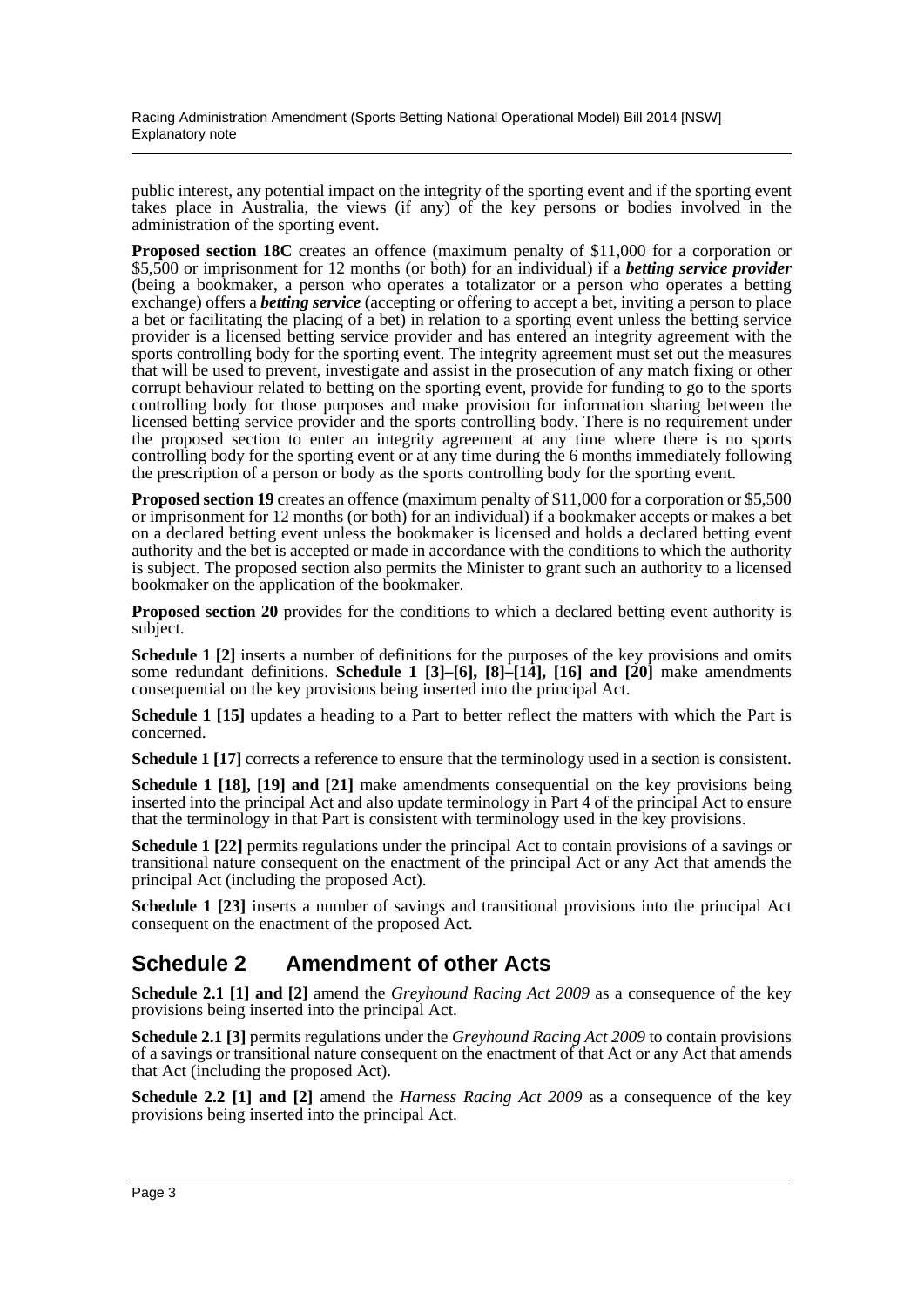Racing Administration Amendment (Sports Betting National Operational Model) Bill 2014 [NSW] Explanatory note

**Schedule 2.2 [3]** permits regulations under the *Harness Racing Act 2009* to contain provisions of a savings or transitional nature consequent on the enactment of that Act or any Act that amends that Act (including the proposed Act).

**Schedule 2.3 [1] and [2]** amend the *Thoroughbred Racing Act 1996* as a consequence of the key provisions being inserted into the principal Act.

**Schedule 2.3 [3]** permits regulations under the *Thoroughbred Racing Act 1996* to contain provisions of a savings or transitional nature consequent on the enactment of that Act or any Act that amends that Act (including the proposed Act).

**Schedule 2.4 [1], [2] and [5]** amend the *Unlawful Gambling Act 1998* as a consequence of the change of name of the principal Act made by **Schedule 1 [1]**.

**Schedule 2.4 [3], [4] and [6]** amend the *Unlawful Gambling Act 1998* as a consequence of the key provisions being inserted into the principal Act.

**Schedule 2.4 [7]** permits regulations under the *Unlawful Gambling Act 1998* to contain provisions of a savings or transitional nature consequent on the enactment of that Act or any Act that amends that Act (including the proposed Act).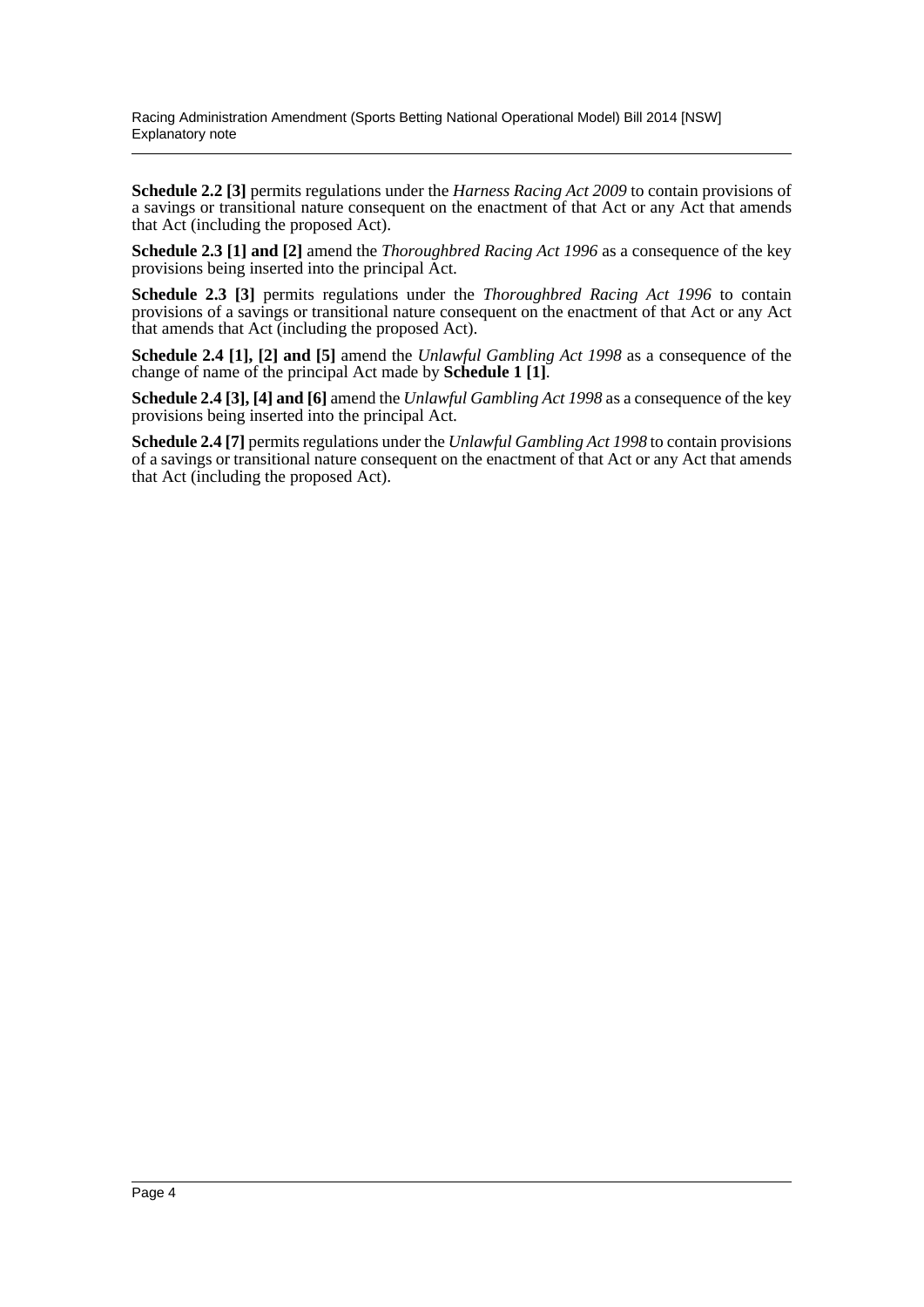First print



New South Wales

# **Racing Administration Amendment (Sports Betting National Operational Model) Bill 2014**

### **Contents**

|    |                                                               | Page |
|----|---------------------------------------------------------------|------|
|    |                                                               |      |
| 1. | Name of Act                                                   | 2    |
|    | Commencement                                                  | າ    |
|    | Schedule 1 Amendment of Racing Administration Act 1998 No 114 | 3    |
|    | Schedule 2 Amendment of other Acts                            | 10   |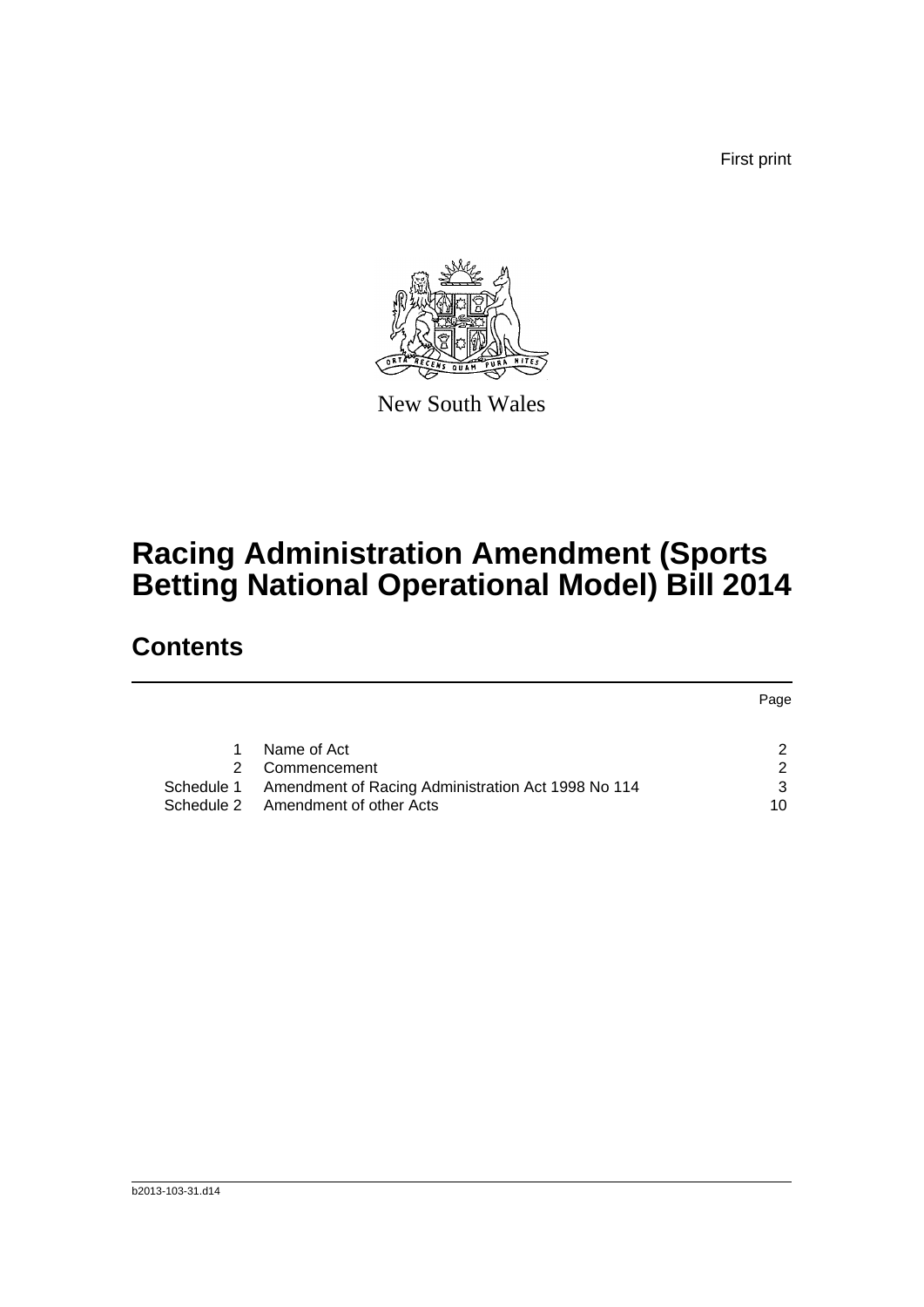

New South Wales

# **Racing Administration Amendment (Sports Betting National Operational Model) Bill 2014**

No , 2014

#### **A Bill for**

An Act to amend the *Racing Administration Act 1998* to regulate betting on sporting events in line with the *National Policy on Match-Fixing in Sport*; and for other purposes.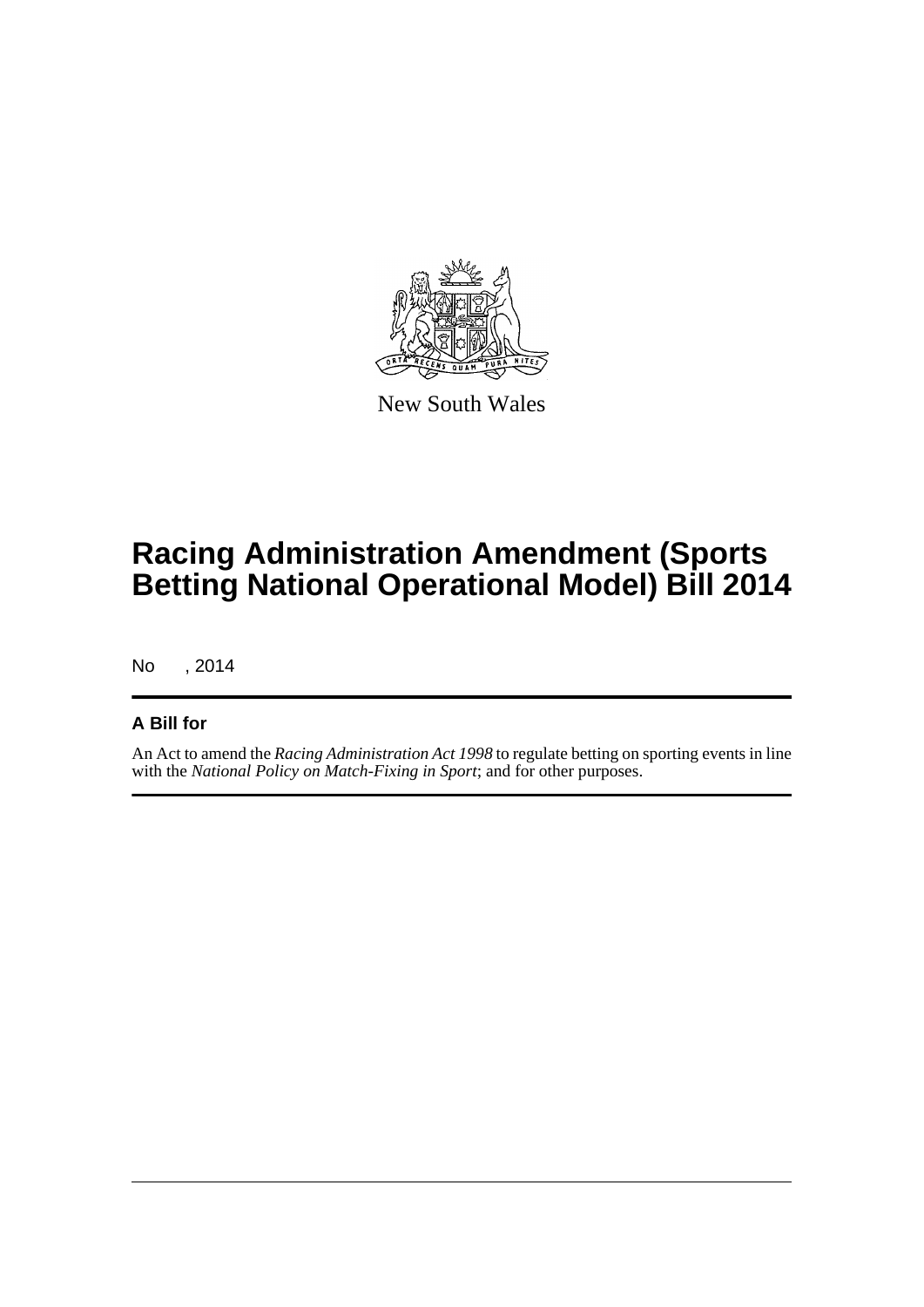Racing Administration Amendment (Sports Betting National Operational Model) Bill 2014 [NSW]

<span id="page-6-1"></span><span id="page-6-0"></span>

| The Legislature of New South Wales enacts:                                                               | 1                   |
|----------------------------------------------------------------------------------------------------------|---------------------|
| Name of Act                                                                                              | $\mathcal{P}$       |
| This Act is the Racing Administration Amendment (Sports Betting National<br>Operational Model) Act 2014. | 3<br>$\overline{4}$ |
| <b>Commencement</b>                                                                                      | 5                   |
| This Act commences on a day or days to be appointed by proclamation.                                     | 6                   |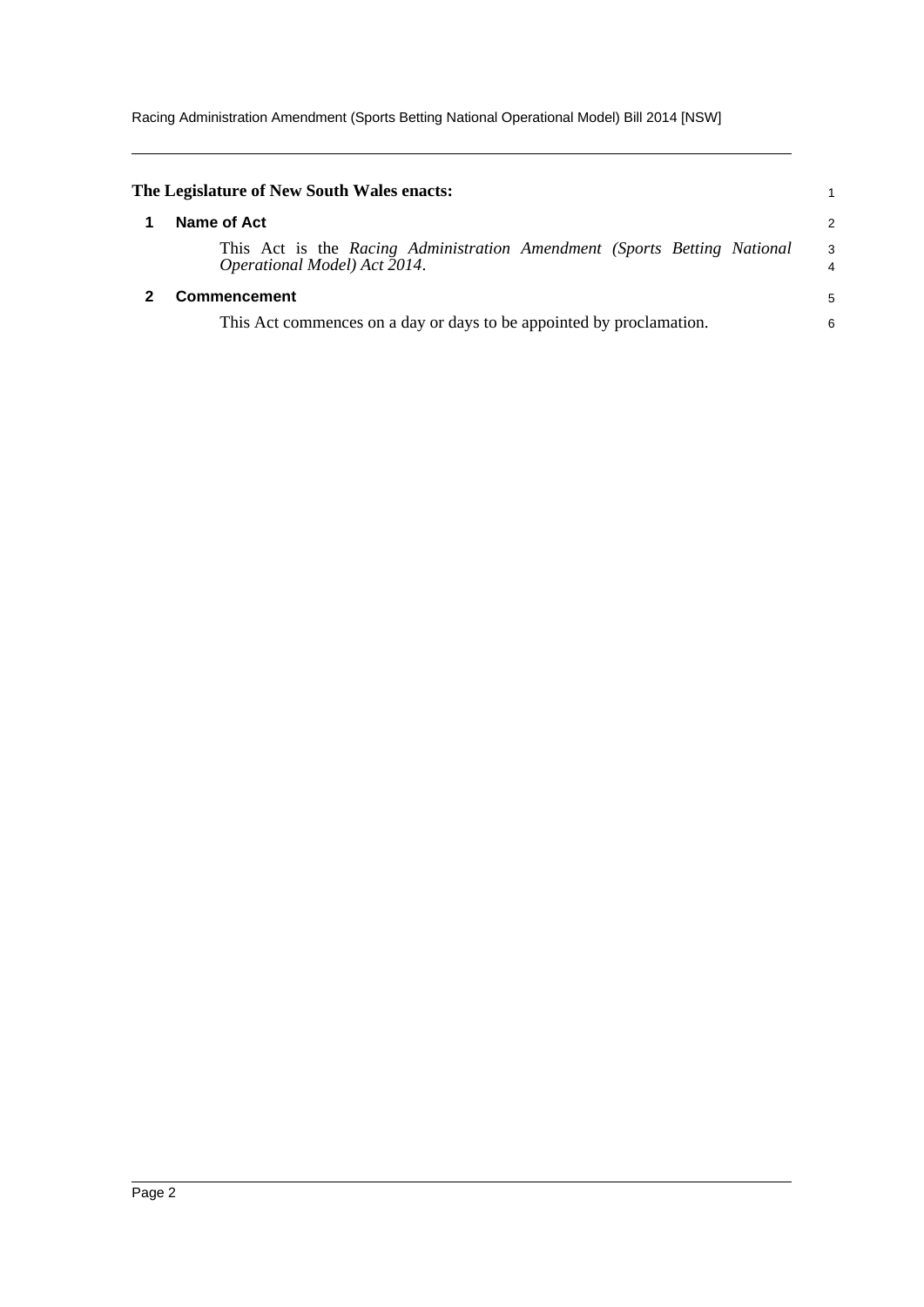<span id="page-7-0"></span>

|     | <b>Schedule 1</b>            | <b>Amendment of Racing Administration Act 1998</b><br><b>No 114</b>                                                                                                                                                                                                                          | $\mathbf{1}$<br>2    |  |  |  |  |  |
|-----|------------------------------|----------------------------------------------------------------------------------------------------------------------------------------------------------------------------------------------------------------------------------------------------------------------------------------------|----------------------|--|--|--|--|--|
| [1] | <b>Section 1 Name of Act</b> |                                                                                                                                                                                                                                                                                              | 3                    |  |  |  |  |  |
|     |                              | Omit "Racing Administration". Insert instead "Betting and Racing".                                                                                                                                                                                                                           | 4                    |  |  |  |  |  |
| [2] | <b>Section 4 Definitions</b> |                                                                                                                                                                                                                                                                                              | 5                    |  |  |  |  |  |
|     |                              | Omit the definitions of <i>authorised betting event bookmaker</i> , <i>betting authority</i> , <i>controlling</i><br><b>body</b> and <b><i>declared</i></b> betting event from section 4 (1).                                                                                                | 6<br>$\overline{7}$  |  |  |  |  |  |
|     |                              | Insert in alphabetical order:                                                                                                                                                                                                                                                                |                      |  |  |  |  |  |
|     |                              | <b>betting exchange</b> means a facility, electronic or otherwise, that enables<br>persons:                                                                                                                                                                                                  | 9<br>10              |  |  |  |  |  |
|     | (a)                          | to place or accept, through the operator of the facility, bets with other<br>persons, or                                                                                                                                                                                                     | 11<br>12             |  |  |  |  |  |
|     | (b)                          | to place with the operator of the facility bets that, on acceptance, are<br>matched with opposing bets placed with and accepted by the operator,                                                                                                                                             | 13<br>14             |  |  |  |  |  |
|     |                              | but does not include a facility, electronic or otherwise, that enables persons to<br>place bets only with a bookmaker or a totalizator.                                                                                                                                                      | 15<br>16             |  |  |  |  |  |
|     |                              | <i>betting service</i> means:                                                                                                                                                                                                                                                                | 17                   |  |  |  |  |  |
|     | (a)                          | accepting or offering to accept a bet, or                                                                                                                                                                                                                                                    | 18                   |  |  |  |  |  |
|     | (b)                          | inviting a person to place a bet, or                                                                                                                                                                                                                                                         | 19                   |  |  |  |  |  |
|     | (c)                          | facilitating the placing of a bet.                                                                                                                                                                                                                                                           | 20                   |  |  |  |  |  |
|     |                              | <b>betting service provider</b> means a bookmaker, a person who operates a<br>totalizator or a person who operates a betting exchange.                                                                                                                                                       | 21<br>22             |  |  |  |  |  |
|     |                              | declared betting event means an event or class of event prescribed under<br>section 18 as a declared betting event.                                                                                                                                                                          | 23<br>24             |  |  |  |  |  |
|     |                              | <i>declared betting event authority</i> means an authority granted under section 19.                                                                                                                                                                                                         | 25                   |  |  |  |  |  |
|     |                              | <i>event</i> includes contingency.                                                                                                                                                                                                                                                           | 26                   |  |  |  |  |  |
|     |                              | <i>licensed betting service provider</i> means a betting service provider that holds a<br>licence or authority (however described) under the legislation of this or any<br>other State or Territory to carry out its betting services (whether in that State<br>or Territory, or elsewhere). | 27<br>28<br>29<br>30 |  |  |  |  |  |
|     |                              | race means a greyhound race, harness race or horse race.                                                                                                                                                                                                                                     | 31                   |  |  |  |  |  |
|     |                              | <i>racing controlling body</i> means:                                                                                                                                                                                                                                                        | 32                   |  |  |  |  |  |
|     | (a)                          | in relation to horse racing other than harness racing-Racing New<br>South Wales, and                                                                                                                                                                                                         | 33<br>34             |  |  |  |  |  |
|     | (b)                          | in relation to harness racing—Harness Racing New South Wales, and                                                                                                                                                                                                                            | 35                   |  |  |  |  |  |
|     | (c)                          | in relation to greyhound racing—Greyhound Racing New South Wales.                                                                                                                                                                                                                            | 36                   |  |  |  |  |  |
|     |                              | <b>totalizator</b> has the same meaning as in section 6 of the <i>Totalizator Act 1997</i> .                                                                                                                                                                                                 | 37                   |  |  |  |  |  |
| [3] |                              | Section 4 (1), definition of "betting auditorium"                                                                                                                                                                                                                                            | 38                   |  |  |  |  |  |
|     |                              | Omit "horse races, harness races, greyhound races". Insert instead "races".                                                                                                                                                                                                                  | 39                   |  |  |  |  |  |
| [4] |                              | Sections 4 (1), definitions of "licensed bookmaker" and "non-proprietary<br>association", 5 (2), 13 (1) and (2) (a), 14 (1) (b), 16A (1), 26G (1) and (3), 26GC (2) (b)<br>and (3), 26H, 26I (6) (b) and (7) and 36 (1) (b)                                                                  | 40<br>41<br>42       |  |  |  |  |  |
|     |                              | Omit "controlling body" wherever occurring. Insert instead "racing controlling body".                                                                                                                                                                                                        | 43                   |  |  |  |  |  |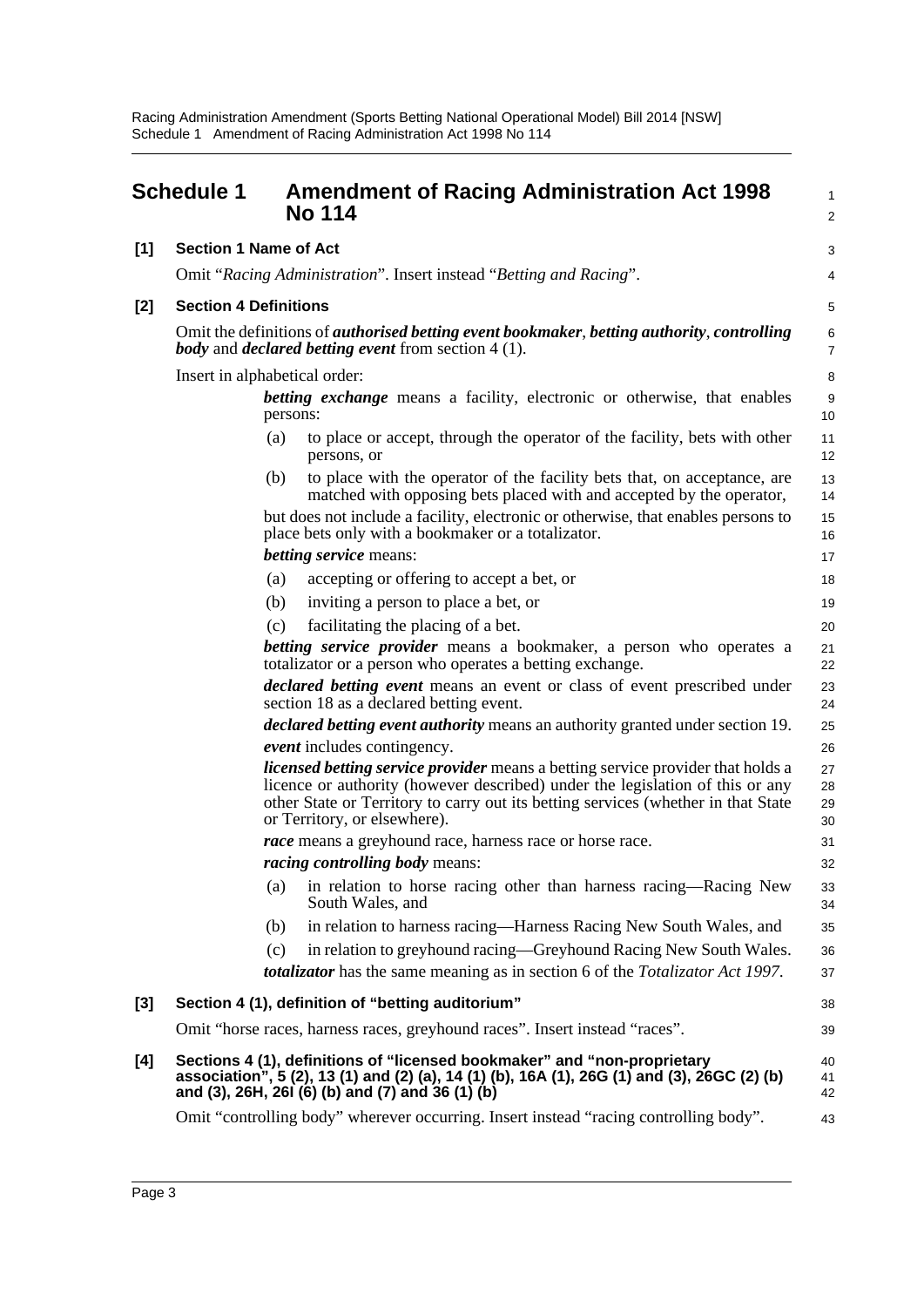| [5] |     |     | <b>Section 8 Conditions of racecourse licence</b>                                                                                                                                                                                                                                                                     | 1                    |
|-----|-----|-----|-----------------------------------------------------------------------------------------------------------------------------------------------------------------------------------------------------------------------------------------------------------------------------------------------------------------------|----------------------|
|     |     |     | Omit "horse races, harness races, greyhound races" from section 8 (1) (a).                                                                                                                                                                                                                                            | $\overline{a}$       |
|     |     |     | Insert instead "races".                                                                                                                                                                                                                                                                                               | 3                    |
| [6] |     |     | Part 3 Authorisation of certain betting activities                                                                                                                                                                                                                                                                    | 4                    |
|     |     |     | Omit "Authorised betting event" from the heading to Division 2.                                                                                                                                                                                                                                                       | 5                    |
|     |     |     | Insert instead "Declared betting events".                                                                                                                                                                                                                                                                             | 6                    |
| [7] |     |     | Sections 17A-20                                                                                                                                                                                                                                                                                                       | 7                    |
|     |     |     | Omit sections 18–20. Insert instead:                                                                                                                                                                                                                                                                                  | 8                    |
|     | 17A |     | <b>Definitions</b>                                                                                                                                                                                                                                                                                                    | 9                    |
|     |     | (1) | In this Division:                                                                                                                                                                                                                                                                                                     | 10                   |
|     |     |     | <i>sporting event</i> incudes a class of sporting events but does not include a race or<br>any event related to racing.                                                                                                                                                                                               | 11<br>12             |
|     |     |     | sports controlling body for a sport means the person or body prescribed as the<br>sports controlling body for the sport under section 17B.                                                                                                                                                                            | 13<br>14             |
|     |     | (2) | The regulations may declare that an event or class of event is, or is not, a<br>sporting event and any such declaration is conclusive for the purposes of this<br>Division.                                                                                                                                           | 15<br>16<br>17       |
|     | 17B |     | <b>Sports controlling body</b>                                                                                                                                                                                                                                                                                        | 18                   |
|     |     | (1) | The Minister may, by order published in the Gazette, prescribe a person or<br>body as the sports controlling body for a sporting event.<br>Note. Section 43 (2) of the Interpretation Act 1987 provides that if an Act confers a<br>power to make an order, that power includes a power to amend or repeal the order. | 19<br>20<br>21<br>22 |
|     |     | (2) | There is to be no more than one sports controlling body for each sporting<br>event.                                                                                                                                                                                                                                   | 23<br>24             |
|     |     | (3) | The regulations may make provision for or with respect to the prescription of<br>a person or body as a sports controlling body including, but not limited to, the<br>making of applications, the provision of information and the prescription of<br>fees.                                                            | 25<br>26<br>27<br>28 |
|     | 18  |     | Prescription of events as declared betting events                                                                                                                                                                                                                                                                     | 29                   |
|     |     | (1) | The Minister may, by order published in the Gazette, prescribe an event or<br>class of events (whether or not a sporting event) as a declared betting event.                                                                                                                                                          | 30<br>31             |
|     |     | (2) | An order prescribing a declared betting event must also prescribe the types of<br>bets that are permitted to be made on the declared betting event.                                                                                                                                                                   | 32<br>33             |
|     |     | (3) | A race cannot be prescribed as a declared betting event.<br>Note. Events related to racing are not sporting events but can still be prescribed as<br>declared betting events.                                                                                                                                         | 34<br>35<br>36       |
|     |     | (4) | The Minister must not make an order that prescribes a declared betting event<br>(or permits a new type of bet to be made on a declared betting event) unless an<br>application to make the order has been made by:                                                                                                    | 37<br>38<br>39       |
|     |     |     | a licensed bookmaker who holds a declared betting event authority<br>(a)<br>under Division 2A, or                                                                                                                                                                                                                     | 40<br>41             |
|     |     |     | a licensee under the <i>Totalizator Act 1997</i> .<br>(b)                                                                                                                                                                                                                                                             | 42                   |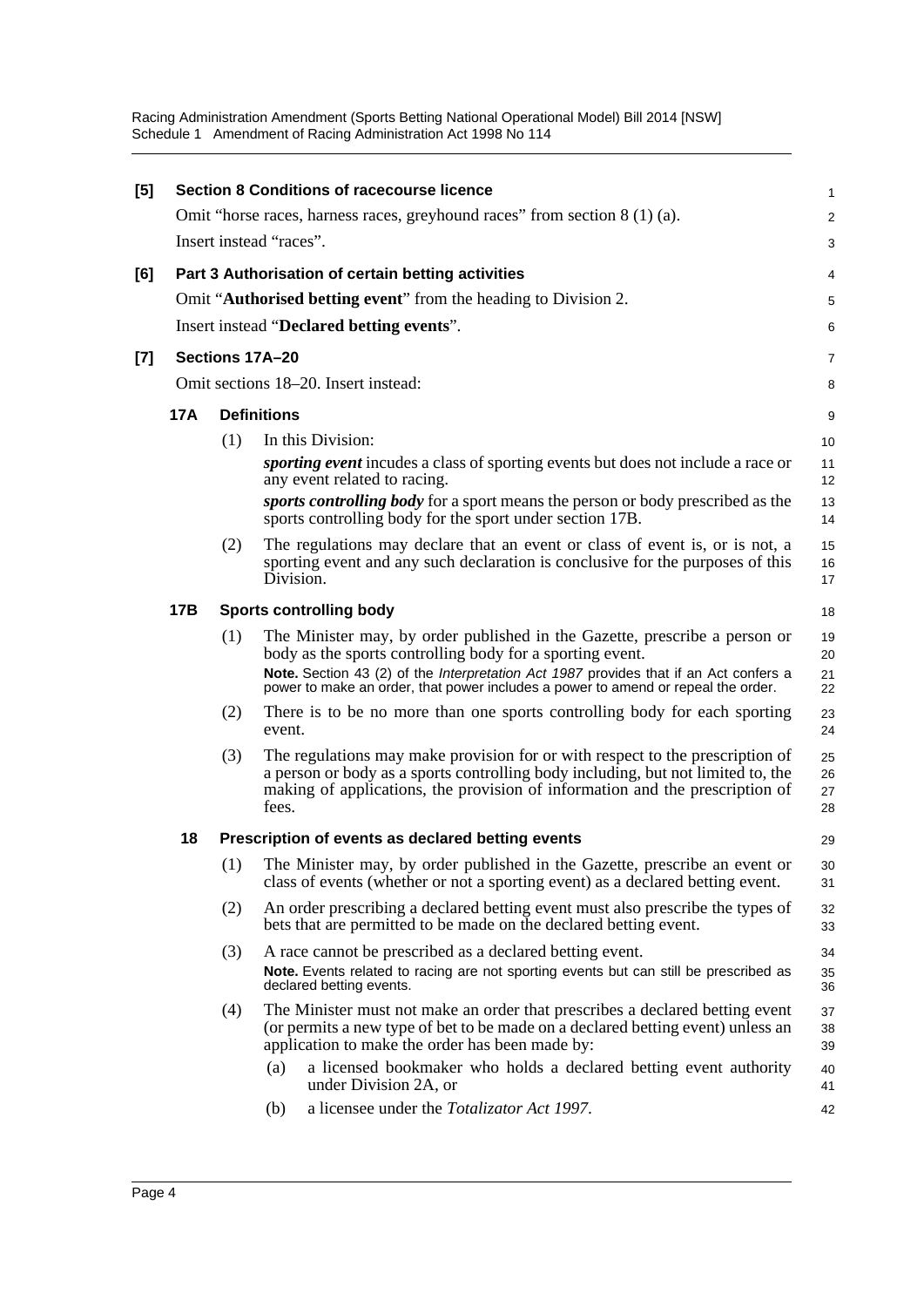|     | (5) |     | The Minister must, unless the Minister considers that it is not in the public<br>interest to do so, give effect to an application to remove a type of bet that is<br>permitted to be made on a declared betting event if:                                                                                                                                    | $\mathbf{1}$<br>$\overline{2}$<br>3 |
|-----|-----|-----|--------------------------------------------------------------------------------------------------------------------------------------------------------------------------------------------------------------------------------------------------------------------------------------------------------------------------------------------------------------|-------------------------------------|
|     |     | (a) | the declared betting event is a sporting event, and                                                                                                                                                                                                                                                                                                          | $\overline{4}$                      |
|     |     | (b) | the application is made by the sports controlling body for the sporting<br>event.                                                                                                                                                                                                                                                                            | 5<br>6                              |
|     | (6) |     | An application under this section is to be made in the manner approved by the<br>Minister and is to be accompanied by the fee (if any) prescribed by the<br>regulations.                                                                                                                                                                                     | $\overline{7}$<br>8<br>9            |
| 18A |     |     | Prescription of sporting events with sports controlling body                                                                                                                                                                                                                                                                                                 | 10                                  |
|     | (1) |     | This section applies to an order that prescribes a sporting event as a declared<br>betting event (or that permits a new type of bet on a sporting event that has<br>been prescribed as a declared betting event) but only if there is a sports<br>controlling body for the sporting event.                                                                   | 11<br>12<br>13<br>14                |
|     | (2) |     | The Minister must not make an order to which this section applies unless the<br>Minister is satisfied that:                                                                                                                                                                                                                                                  | 15<br>16                            |
|     |     | (a) | an integrity agreement that meets the requirements of this section is in<br>place between the sports controlling body and the bookmaker or<br>licensee who applied for the order (the <i>applicant</i> ), and                                                                                                                                                | 17<br>18<br>19                      |
|     |     | (b) | the applicant has consulted the sports controlling body in respect of the<br>making of the application and the sports controlling body does not<br>oppose the making of the order.                                                                                                                                                                           | 20<br>21<br>22                      |
|     | (3) |     | An integrity agreement referred to in this section must:                                                                                                                                                                                                                                                                                                     | 23                                  |
|     |     | (a) | set out the measures that will be used to prevent, investigate and assist<br>in the prosecution of any match fixing or other corrupt behaviour related<br>to betting on the sporting event, and                                                                                                                                                              | 24<br>25<br>26                      |
|     |     | (b) | provide for funding to go to the sports controlling body for the purposes<br>of implementing some or all of those measures (unless the sports<br>controlling body does not want any such funding), and                                                                                                                                                       | 27<br>28<br>29                      |
|     |     | (c) | provide for the sharing of information between the sports controlling<br>body and the applicant, and                                                                                                                                                                                                                                                         | 30<br>31                            |
|     |     | (d) | provide for a consultation process that ensures that the applicant will, if<br>the sports controlling body is the sports controlling body for a particular<br>sporting event, consult with the sports controlling body before making<br>any application under section 18 $(4)$ in respect of the sporting event.                                             | 32<br>33<br>34<br>35                |
| 18B |     |     | Prescription of sporting events without sports controlling body                                                                                                                                                                                                                                                                                              | 36                                  |
|     | (1) |     | This section applies to an order that prescribes a sporting event as a declared<br>betting event (or that permits a new type of bet on a sporting event that has<br>been prescribed as a declared betting event) but only if there is no sports<br>controlling body for the sporting event.                                                                  | 37<br>38<br>39<br>40                |
|     | (2) |     | The Minister must not make an order to which this section applies in relation<br>to a sporting event taking place in Australia unless the Minister is satisfied that<br>the bookmaker or licensee who applied for the order has taken reasonable<br>steps to consult with the key persons or bodies involved in the administration<br>of the sporting event. | 41<br>42<br>43<br>44<br>45          |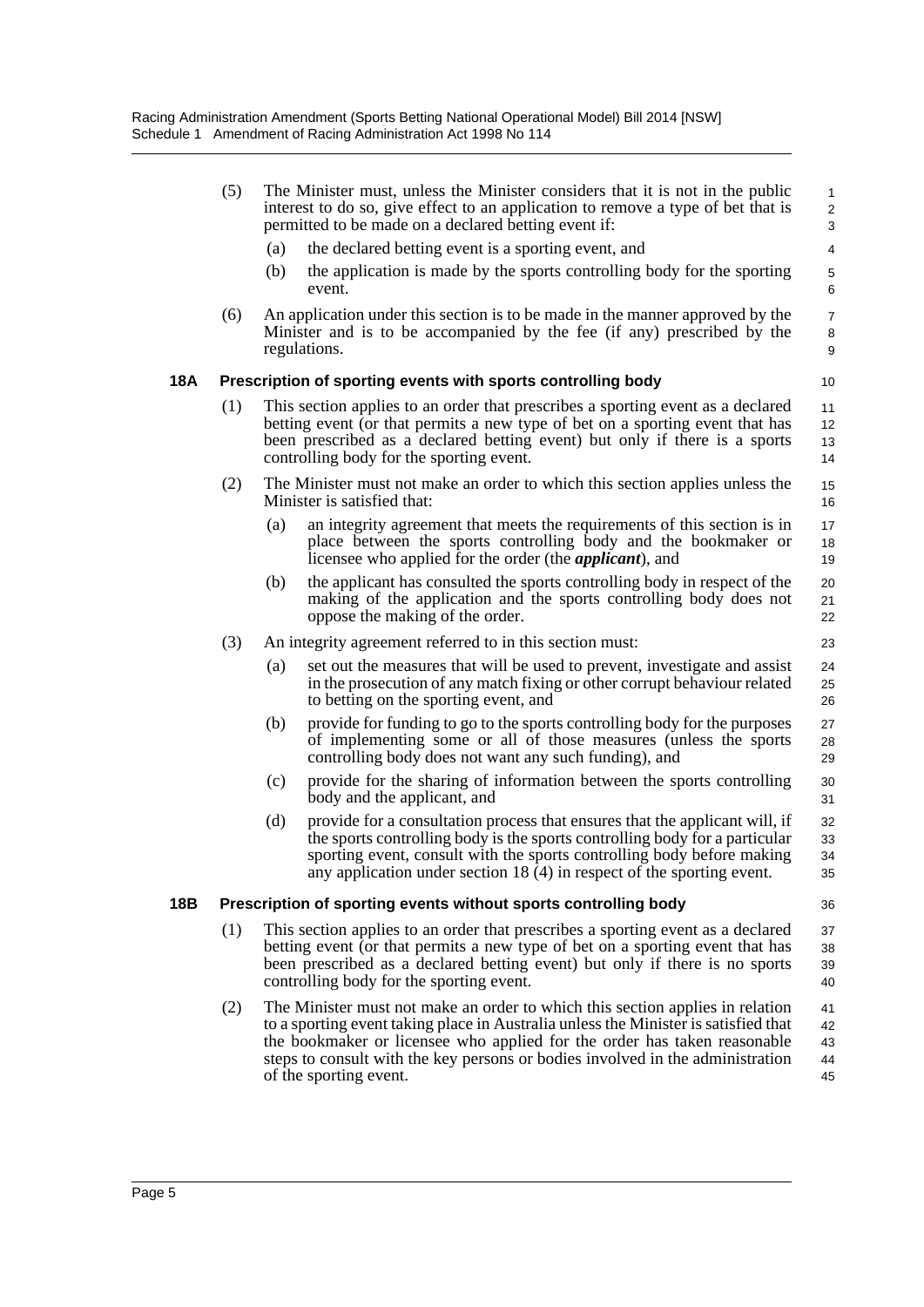|            | (3)                |     | The Minister, in determining whether to make an order to which this section<br>applies, is to take into consideration:                                                                                 | 1<br>2                   |
|------------|--------------------|-----|--------------------------------------------------------------------------------------------------------------------------------------------------------------------------------------------------------|--------------------------|
|            |                    | (a) | the public interest, and                                                                                                                                                                               | 3                        |
|            |                    | (b) | any potential impact on the integrity of the sporting event, and                                                                                                                                       | 4                        |
|            |                    | (c) | if the order is in relation to a sporting event taking place in Australia,<br>the views (if any) of the key persons or bodies involved in the<br>administration of the sporting event.                 | 5<br>6<br>$\overline{7}$ |
|            | (4)                |     | For the purposes of this section, a class of sporting events takes place in<br>Australia if at least one sporting event in that class takes place in Australia.                                        | 8<br>9                   |
| <b>18C</b> |                    |     | <b>Certain sports betting services prohibited</b>                                                                                                                                                      | 10                       |
|            | (1)                |     | A betting service provider must not, in New South Wales or elsewhere, offer<br>a betting service in relation to a sporting event unless:                                                               | 11<br>12                 |
|            |                    | (a) | the betting service provider is a licensed betting service provider, and                                                                                                                               | 13                       |
|            |                    | (b) | an integrity agreement that meets the requirements of this section is in<br>place between the sports controlling body for the sporting event and the<br>licensed betting service provider.             | 14<br>15<br>16           |
|            |                    |     | Maximum penalty:                                                                                                                                                                                       | 17                       |
|            |                    | (a) | 100 penalty units, in the case of an offence committed by a corporation,<br><b>or</b>                                                                                                                  | 18<br>19                 |
|            |                    | (b) | 50 penalty units or imprisonment for 12 months (or both), in the case of<br>an offence committed by an individual.                                                                                     | 20<br>21                 |
|            | (2)                |     | An integrity agreement referred to in this section must:                                                                                                                                               | 22                       |
|            |                    | (a) | set out the measures that will be used to prevent, investigate and assist<br>in the prosecution of any match fixing or other corrupt behaviour related<br>to betting on the sporting event, and        | 23<br>24<br>25           |
|            |                    | (b) | provide for funding to go to the sports controlling body for the purposes<br>of implementing some or all of those measures (unless the sports<br>controlling body does not want any such funding), and | 26<br>27<br>28           |
|            |                    | (c) | provide for the sharing of information between the sports controlling<br>body and the licensed betting service provider.                                                                               | 29<br>30                 |
|            | (3)                |     | This section does not apply in relation to a sporting event held wholly outside<br>of New South Wales.                                                                                                 | 31<br>32                 |
|            | (4)                |     | This section does not require an integrity agreement to be in place at any time:                                                                                                                       | 33                       |
|            |                    | (a) | during which there is no sports controlling body for the sporting event<br>in respect of which the betting service is to be offered, or                                                                | 34<br>35                 |
|            |                    | (b) | during the 6 months immediately following the prescription of a person<br>or body as the sports controlling body for the sporting event.                                                               | 36<br>37                 |
|            | (5)                |     | For the purposes of this section, a class of sporting events is held wholly<br>outside of New South Wales only if each sporting event in that class is held<br>wholly outside of New South Wales.      | 38<br>39<br>40           |
|            | <b>Division 2A</b> |     | Declared betting event authorities                                                                                                                                                                     | 41                       |
| 19         |                    |     | Declared betting event authority                                                                                                                                                                       | 42                       |
|            | (1)                |     | A bookmaker must not accept or make a bet on a declared betting event unless:                                                                                                                          | 43                       |
|            |                    | (a) | the bookmaker is the holder of a declared betting event authority, and                                                                                                                                 | 44                       |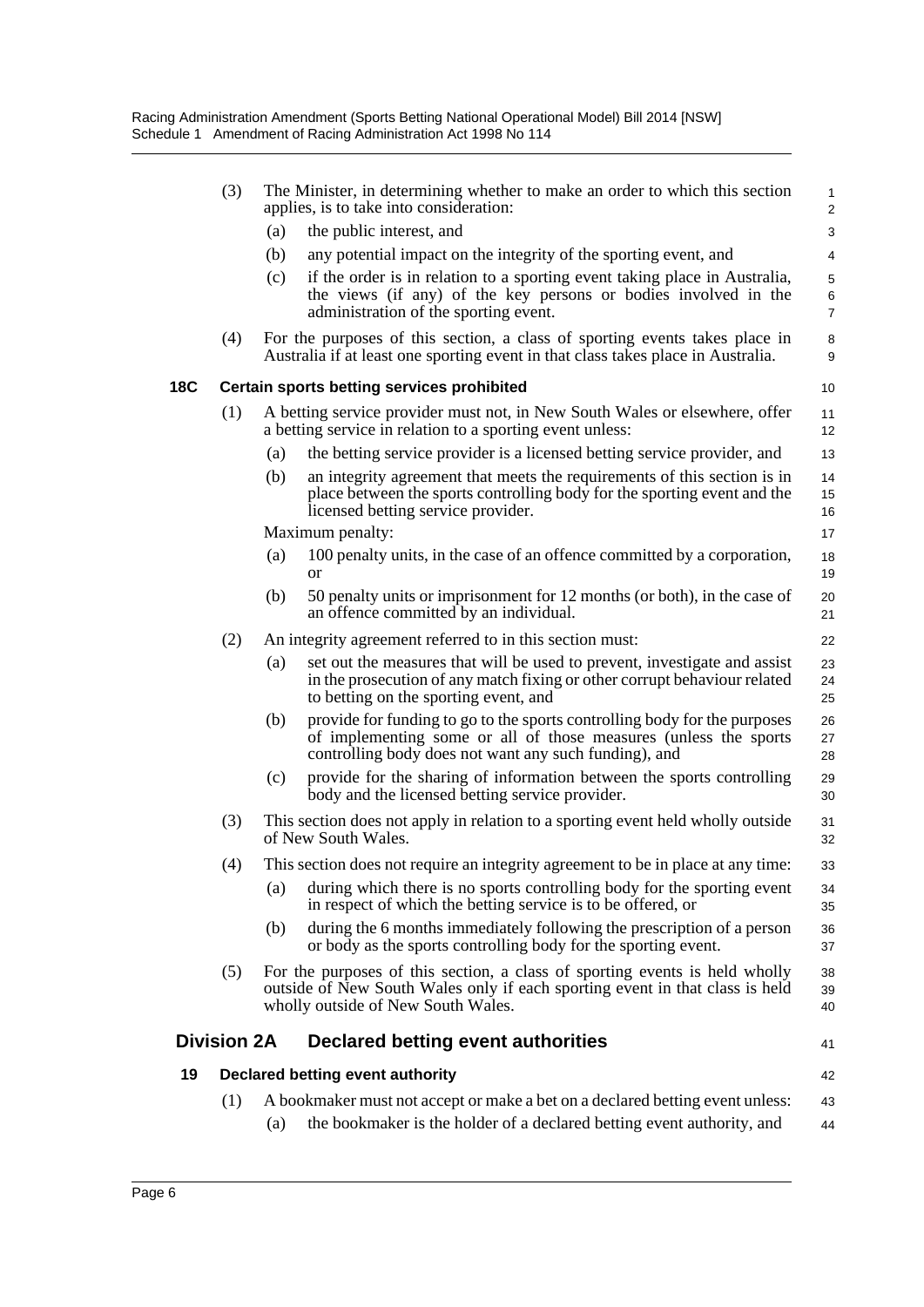|      |                    |     | (b)        | the bet is accepted or made in accordance with the conditions to which<br>the authority is subject.                                                                      | 1<br>$\overline{c}$ |
|------|--------------------|-----|------------|--------------------------------------------------------------------------------------------------------------------------------------------------------------------------|---------------------|
|      |                    |     |            | Maximum penalty:                                                                                                                                                         | 3                   |
|      |                    |     | (a)        | 100 penalty units, in the case of an offence committed by a corporation,<br><b>or</b>                                                                                    | 4<br>5              |
|      |                    |     | (b)        | 50 penalty units or imprisonment for 12 months (or both), in the case of<br>an offence committed by an individual.                                                       | 6<br>7              |
|      |                    | (2) |            | The Minister may, on the application of a licensed bookmaker, grant a<br>declared betting event authority to the bookmaker.                                              | 8<br>9              |
|      |                    | (3) |            | An application under this section is to be made in the manner approved by the<br>Minister and is to be accompanied by the fee (if any) prescribed by the<br>regulations. | 10<br>11<br>12      |
|      | 20                 |     |            | <b>Conditions of declared betting event authority</b>                                                                                                                    | 13                  |
|      |                    | (1) |            | A declared betting event authority is subject to the following conditions:                                                                                               | 14                  |
|      |                    |     | (a)        | a condition that the licensed bookmaker who holds the authority must<br>not accept or make a bet on a declared betting event unless:                                     | 15<br>16            |
|      |                    |     |            | the bet is of a type that is permitted under Division 2 to be made<br>(i)<br>on the declared betting event, and                                                          | 17<br>18            |
|      |                    |     |            | accepting or making the bet is not in breach of any rule made<br>(ii)<br>under section 18D,                                                                              | 19<br>20            |
|      |                    |     | (b)        | any condition prescribed by the regulations,                                                                                                                             | 21                  |
|      |                    |     | (c)        | any condition imposed by the Minister by notice in writing to the<br>licensed bookmaker who holds the authority.                                                         | 22<br>23            |
|      |                    | (2) |            | Without limiting the conditions that may be prescribed or imposed by the<br>Minister, conditions may relate to any of the following:                                     | 24<br>25            |
|      |                    |     | (a)<br>(b) | different requirements for different declared betting events,<br>minimum bets,                                                                                           | 26<br>27            |
|      |                    |     | (c)        | methods of betting, including<br>arrangements for the use<br>of<br>telecommunications equipment,                                                                         | 28<br>29            |
|      |                    |     | (d)        | the giving of security by bankers for long-term bets,                                                                                                                    | 30                  |
|      |                    |     | (e)        | record keeping,                                                                                                                                                          | 31                  |
|      |                    |     | (f)        | auditing.                                                                                                                                                                | 32                  |
| [8]  |                    |     |            | Section 21 Conditions relating to records                                                                                                                                | 33                  |
|      |                    |     |            | Omit "betting authority that the authorised betting event bookmaker" from section 21 (1).                                                                                | 34                  |
|      | authority".        |     |            | Insert instead "declared betting event authority that the licensed bookmaker who holds the                                                                               | 35<br>36            |
| [9]  | Section 21 (1) (a) |     |            |                                                                                                                                                                          | 37                  |
|      |                    |     |            | Omit "taken bets". Insert instead "accepted or made a bet".                                                                                                              | 38                  |
| [10] |                    |     |            | Section 22 Duration and cancellation of declared betting event authority                                                                                                 | 39                  |
|      |                    |     |            | Omit "betting authority" wherever occurring.                                                                                                                             | 40                  |
|      |                    |     |            | Insert instead "declared betting event authority".                                                                                                                       | 41                  |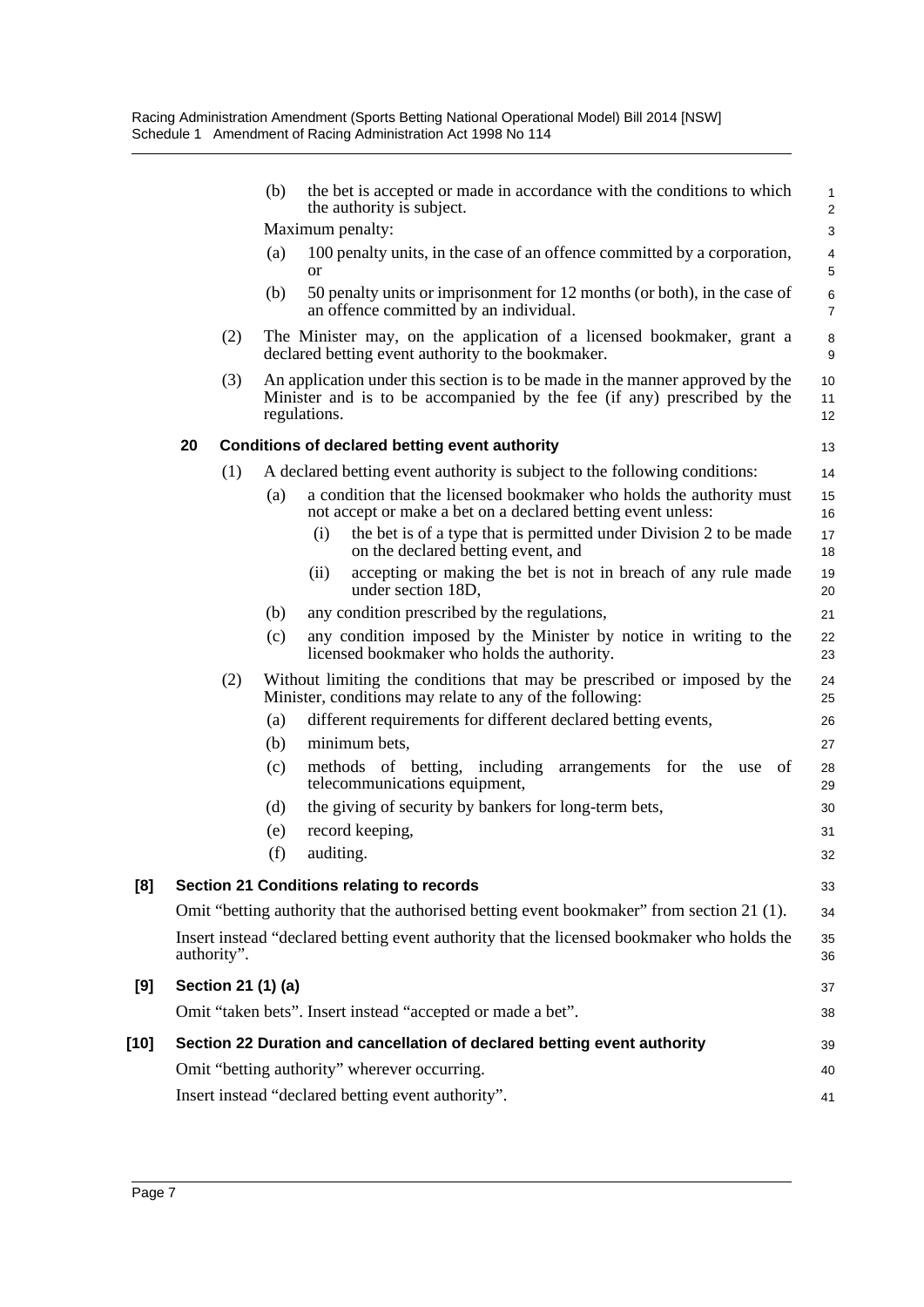| $[11]$ | Section 22 (2) (a)                                                                                                                                                                                                                                      | 1                   |
|--------|---------------------------------------------------------------------------------------------------------------------------------------------------------------------------------------------------------------------------------------------------------|---------------------|
|        | Omit "authorised betting event bookmaker".                                                                                                                                                                                                              | $\overline{2}$      |
|        | Insert instead "licensed bookmaker who holds the authority".                                                                                                                                                                                            | 3                   |
| $[12]$ | Section 22 (2) (c)                                                                                                                                                                                                                                      | 4                   |
|        | Omit the paragraph. Insert instead:                                                                                                                                                                                                                     | 5                   |
|        | that the bookmaker has not complied with rules made under section 18D<br>(c)<br>in relation to a declared betting event, or                                                                                                                             | 6<br>$\overline{7}$ |
| $[13]$ | Section 23 Rules for declared betting events                                                                                                                                                                                                            | 8                   |
|        | Omit "at a licensed racecourse" from section 23 (1).                                                                                                                                                                                                    | 9                   |
| $[14]$ | <b>Section 23</b>                                                                                                                                                                                                                                       | 10                  |
|        | Renumber as section 18D and insert it after section 18C as inserted by item [7].                                                                                                                                                                        | 11                  |
| $[15]$ | Part 3A, heading                                                                                                                                                                                                                                        | 12                  |
|        | Omit "Authorisation of bookmakers". Insert instead "Returns and records".                                                                                                                                                                               | 13                  |
| $[16]$ | <b>Section 26GC Bookmakers to keep records</b>                                                                                                                                                                                                          | 14                  |
|        | Omit "horse races, harness races, greyhound races" from section 26GC (2) (a).                                                                                                                                                                           | 15                  |
|        | Insert instead "races".                                                                                                                                                                                                                                 | 16                  |
| $[17]$ | Section 26I Inspection of records                                                                                                                                                                                                                       | 17                  |
|        | Omit "designated" from paragraph (b) of the definition of <i>inspector</i> in section 26I (7).                                                                                                                                                          | 18                  |
|        | Insert instead "authorised".                                                                                                                                                                                                                            | 19                  |
| $[18]$ | <b>Section 27 Definitions</b>                                                                                                                                                                                                                           | 20                  |
|        | Omit the definitions of <i>betting exchange</i> , <i>licensed wagering operator</i> , <i>totalizator</i> and<br>wagering operator.                                                                                                                      | 21<br>22            |
| [19]   | Sections 29 (2) (a) and (b), 30 (2) and (3) (a), 33 (1) and (2) and 40 (a)                                                                                                                                                                              | 23                  |
|        | Omit "wagering operator" wherever occurring. Insert instead "betting service provider".                                                                                                                                                                 | 24                  |
| $[20]$ | Section 30 Advertising betting information and betting services                                                                                                                                                                                         | 25                  |
|        | Omit "horse race, harness race, greyhound race" from section 30 (1) (c).                                                                                                                                                                                | 26                  |
|        | Insert instead "race".                                                                                                                                                                                                                                  | 27                  |
| $[21]$ | Section 33 (1), note                                                                                                                                                                                                                                    | 28                  |
|        | Omit the note. Insert instead:                                                                                                                                                                                                                          | 29                  |
|        | <b>Note. Betting service provider</b> is defined in section 4 (1) to mean a bookmaker, a<br>person who operates a totalizator or a person who operates a betting exchange.<br><b>Bookmaker</b> is defined in that subsection to include any person who: | 30<br>31<br>32      |
|        | carries on the business of, or who acts as, a bookmaker, bookmaker's clerk or<br>(a)<br>turf commission agent, or                                                                                                                                       | 33<br>34            |
|        | gains, or endeavours to gain, a livelihood wholly or partly by betting or making<br>(b)<br>wagers.                                                                                                                                                      | 35<br>36            |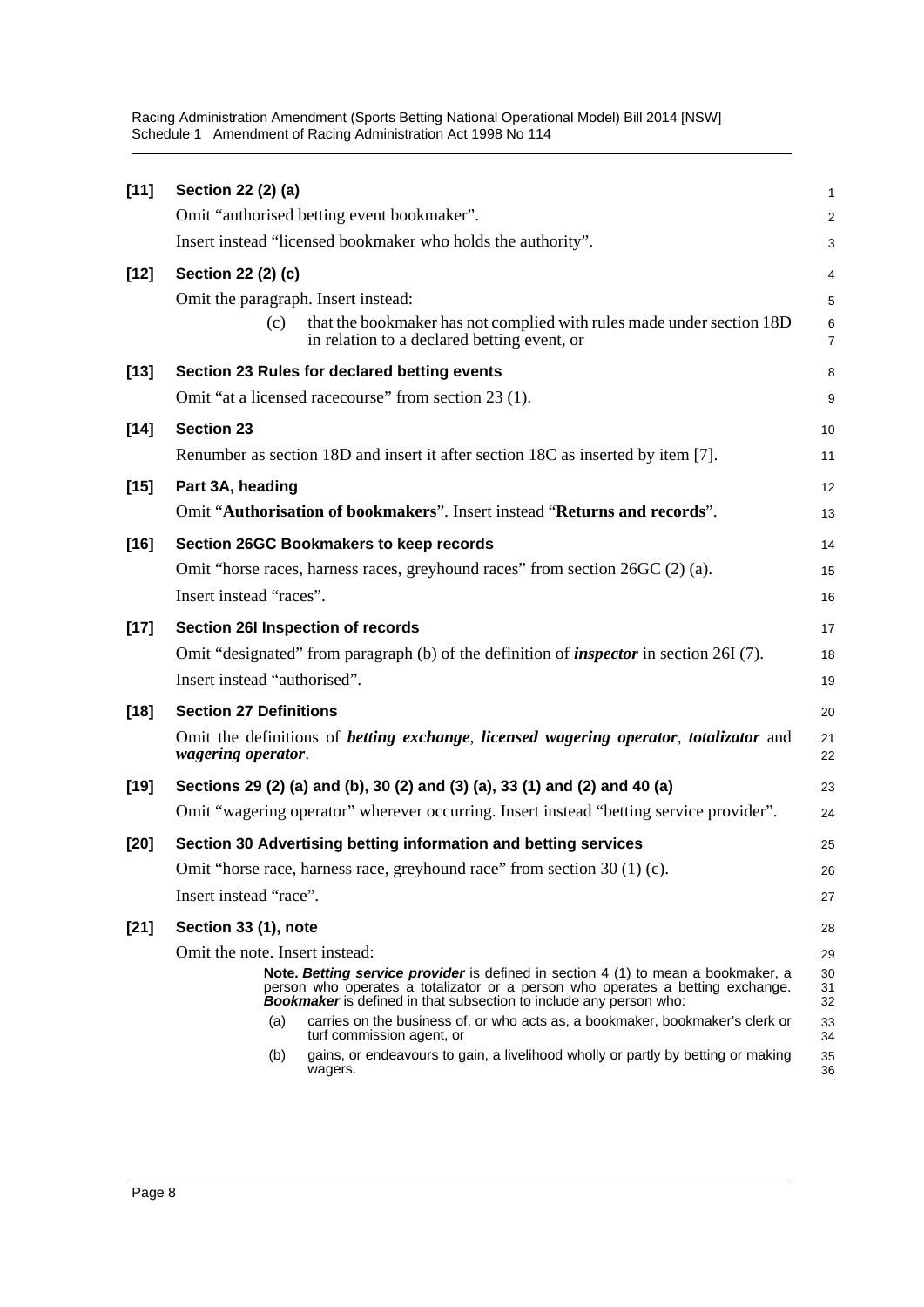| $[22]$ |        |     | <b>Schedule 1 Savings and transitional provisions</b>                                                                                                                                                                                                                                                                                                                                                                                                                                                | 1                                |
|--------|--------|-----|------------------------------------------------------------------------------------------------------------------------------------------------------------------------------------------------------------------------------------------------------------------------------------------------------------------------------------------------------------------------------------------------------------------------------------------------------------------------------------------------------|----------------------------------|
|        |        |     | Omit clause 1 (1). Insert instead:                                                                                                                                                                                                                                                                                                                                                                                                                                                                   | 2                                |
|        |        | (1) | The regulations may contain provisions of a savings or transitional nature<br>consequent on the enactment of this Act or any Act that amends this Act.                                                                                                                                                                                                                                                                                                                                               | 3<br>4                           |
| $[23]$ |        |     | Schedule 1, Part 9                                                                                                                                                                                                                                                                                                                                                                                                                                                                                   | $\mathbf 5$                      |
|        |        |     | Insert after clause 17:                                                                                                                                                                                                                                                                                                                                                                                                                                                                              | 6                                |
|        | Part 9 |     | Provisions consequent on enactment of Racing<br><b>Administration Amendment (Sports Betting</b>                                                                                                                                                                                                                                                                                                                                                                                                      |                                  |
|        |        |     | <b>National Operational Model) Act 2014</b>                                                                                                                                                                                                                                                                                                                                                                                                                                                          | 9                                |
|        | 18     |     | <b>Definition</b>                                                                                                                                                                                                                                                                                                                                                                                                                                                                                    | 10                               |
|        |        |     | In this Part:                                                                                                                                                                                                                                                                                                                                                                                                                                                                                        | 11                               |
|        |        |     | <b>amending Act</b> means the Racing Administration Amendment (Sports Betting)<br>National Operational Model) Act 2014.                                                                                                                                                                                                                                                                                                                                                                              | 12<br>13                         |
|        | 19     |     | <b>Declared betting events</b>                                                                                                                                                                                                                                                                                                                                                                                                                                                                       | 14                               |
|        |        | (1) | This clause applies to a declared betting event that is in force under section 18<br>immediately before the substitution of that section by the amending Act (the<br><i>relevant day</i> ).                                                                                                                                                                                                                                                                                                          | 15<br>16<br>17                   |
|        |        | (2) | A declared betting event to which this clause applies continues in force and is<br>taken to have been prescribed as a declared betting event by an order under<br>section $18(1)$ as substituted.                                                                                                                                                                                                                                                                                                    | 18<br>19<br>20                   |
|        |        | (3) | A type of bet that was approved in relation to a declared betting event to which<br>this clause applies and that was in force under section 20 $(1)$ (b) immediately<br>before the relevant day, is taken to be a type of bet prescribed by order as a bet<br>that is permitted to be made on the declared betting event under section 18 (2)<br>as substituted.                                                                                                                                     | 21<br>22<br>23<br>24<br>25       |
|        |        | (4) | The Minister may amend or repeal an order that is taken to have been made<br>under this clause in the same way that the Minister can amend or repeal an<br>order under section 18.                                                                                                                                                                                                                                                                                                                   | 26<br>27<br>28                   |
|        | 20     |     | <b>Rules for declared betting events</b>                                                                                                                                                                                                                                                                                                                                                                                                                                                             | 29                               |
|        |        |     | A rule in respect of a declared betting event that was in force under section 23<br>immediately before that section was renumbered by the amending Act<br>continues in force after that renumbering as a rule under section 18D in respect<br>of the declared betting event.                                                                                                                                                                                                                         | 30<br>31<br>32<br>33             |
|        | 21     |     | Declared betting event authority                                                                                                                                                                                                                                                                                                                                                                                                                                                                     | 34                               |
|        |        |     | An authorisation under section 19 that was held by a bookmaker immediately<br>before the substitution of that section by the amending Act is taken to be a<br>declared betting event authority held by the bookmaker under section 19 as<br>substituted and is subject to any condition or restriction to which it was subject<br>immediately before that substitution to the extent that any such condition does<br>not conflict with the conditions referred to in section $20(1)$ as substituted. | 35<br>36<br>37<br>38<br>39<br>40 |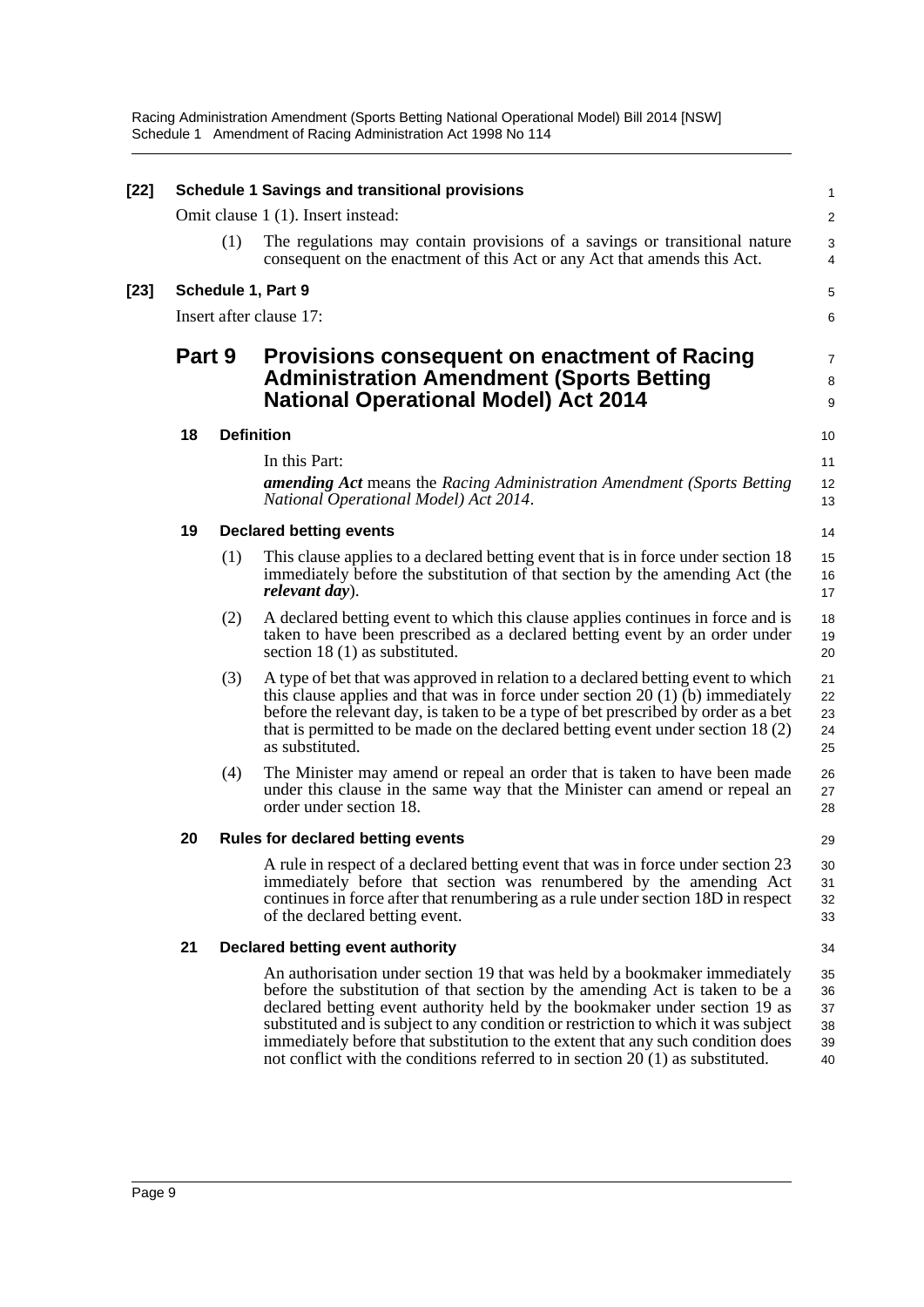Racing Administration Amendment (Sports Betting National Operational Model) Bill 2014 [NSW] Schedule 2 Amendment of other Acts

<span id="page-14-0"></span>

|       | <b>Schedule 2</b>     |     | <b>Amendment of other Acts</b>                                                                                                                                                      | $\mathbf{1}$                              |
|-------|-----------------------|-----|-------------------------------------------------------------------------------------------------------------------------------------------------------------------------------------|-------------------------------------------|
| 2.1   |                       |     | Greyhound Racing Act 2009 No 19                                                                                                                                                     | 2                                         |
| [1]   |                       |     | <b>Section 19 Registration of bookmakers</b>                                                                                                                                        | $\sqrt{3}$                                |
|       |                       |     | Omit section 19 (5) (b). Insert instead:                                                                                                                                            | 4                                         |
|       |                       | (b) | carries on, at a racecourse licensed for greyhound racing, the business<br>of a bookmaker in respect of a declared betting event otherwise than on<br>behalf of the company.        | $\sqrt{5}$<br>$\,6\,$<br>$\boldsymbol{7}$ |
| $[2]$ | <b>Section 19 (9)</b> |     |                                                                                                                                                                                     | 8                                         |
|       |                       |     | Omit the definition of <i>authorised betting event bookmaker</i> . Insert in alphabetical order:                                                                                    | 9                                         |
|       |                       |     | declared betting event has the same meaning as it has in the Betting and<br>Racing Act 1998.                                                                                        | 10<br>11                                  |
| $[3]$ |                       |     | Schedule 3 Savings, transitional and other provisions                                                                                                                               | 12                                        |
|       |                       |     | Omit clause 1 (1). Insert instead:                                                                                                                                                  | 13                                        |
|       | (1)                   |     | The regulations may contain provisions of a savings or transitional nature<br>consequent on the enactment of this Act or any Act that amends this Act.                              | 14<br>15                                  |
| 2.2   |                       |     | Harness Racing Act 2009 No 20                                                                                                                                                       | 16                                        |
| [1]   |                       |     | <b>Section 19 Registration of bookmakers</b>                                                                                                                                        | 17                                        |
|       |                       |     | Omit section 19(5)(b). Insert instead:                                                                                                                                              | 18                                        |
|       |                       | (b) | carries on, at a racecourse licensed for harness racing, the business of a<br>bookmaker in respect of a declared betting event otherwise than on<br>behalf of the company.          | 19<br>20<br>21                            |
| $[2]$ | <b>Section 19 (9)</b> |     |                                                                                                                                                                                     | 22                                        |
|       |                       |     | Omit the definition of <i>authorised betting event bookmaker</i> . Insert in alphabetical order:                                                                                    | 23                                        |
|       |                       |     | <i>declared betting event</i> has the same meaning as it has in the <i>Betting and</i><br>Racing Act 1998.                                                                          | 24<br>25                                  |
| $[3]$ |                       |     | Schedule 3 Savings, transitional and other provisions                                                                                                                               | 26                                        |
|       |                       |     | Omit clause 1 (1). Insert instead:                                                                                                                                                  | 27                                        |
|       | (1)                   |     | The regulations may contain provisions of a savings or transitional nature<br>consequent on the enactment of this Act or any Act that amends this Act.                              | 28<br>29                                  |
| 2.3   |                       |     | <b>Thoroughbred Racing Act 1996 No 37</b>                                                                                                                                           | 30                                        |
| [1]   |                       |     | <b>Section 14A Licensing of bookmakers</b>                                                                                                                                          | 31                                        |
|       |                       |     | Omit section 14A (4) (c) (ii). Insert instead:                                                                                                                                      | 32                                        |
|       |                       |     | carries on, at a racecourse licensed for horse racing, the business<br>(ii)<br>of a bookmaker in respect of a declared betting event otherwise<br>than on behalf of the company, or | 33<br>34<br>35                            |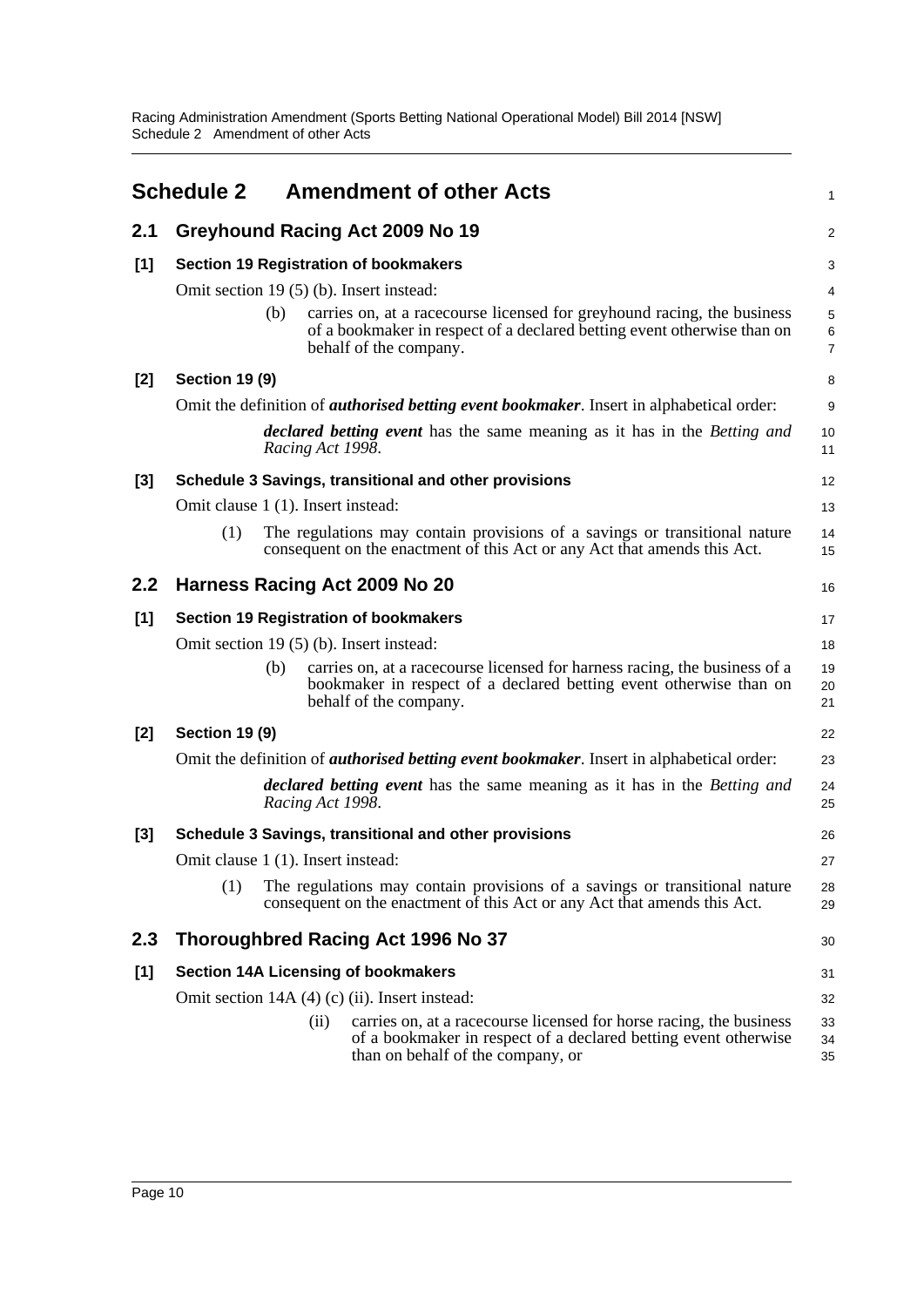Racing Administration Amendment (Sports Betting National Operational Model) Bill 2014 [NSW] Schedule 2 Amendment of other Acts

| $[2]$ | Section 14A (9)                                                                                                                     |                               |                                                                                                                                                                                                                                     | $\mathbf{1}$         |  |  |  |
|-------|-------------------------------------------------------------------------------------------------------------------------------------|-------------------------------|-------------------------------------------------------------------------------------------------------------------------------------------------------------------------------------------------------------------------------------|----------------------|--|--|--|
|       |                                                                                                                                     |                               | Omit the definition of <i>authorised betting event bookmaker</i> . Insert in alphabetical order:                                                                                                                                    | $\overline{2}$       |  |  |  |
|       |                                                                                                                                     |                               | declared betting event has the same meaning as it has in the Betting and<br>Racing Act 1998.                                                                                                                                        | 3<br>$\overline{4}$  |  |  |  |
| $[3]$ |                                                                                                                                     |                               | <b>Schedule 1 Savings and transitional provisions</b>                                                                                                                                                                               | 5                    |  |  |  |
|       |                                                                                                                                     |                               | Omit clause 3 (1). Insert instead:                                                                                                                                                                                                  | 6                    |  |  |  |
|       | (1)                                                                                                                                 |                               | The regulations may contain provisions of a savings or transitional nature<br>consequent on the enactment of this Act or any Act that amends this Act.                                                                              | $\overline{7}$<br>8  |  |  |  |
| 2.4   |                                                                                                                                     |                               | <b>Unlawful Gambling Act 1998 No 113</b>                                                                                                                                                                                            | 9                    |  |  |  |
| $[1]$ | <b>Section 4 Definitions</b>                                                                                                        |                               |                                                                                                                                                                                                                                     | 10                   |  |  |  |
|       |                                                                                                                                     |                               | Omit the definitions of <i>licensed bookmaker</i> and <i>licensed racecourse</i> .                                                                                                                                                  | 11                   |  |  |  |
|       |                                                                                                                                     | Insert in alphabetical order: |                                                                                                                                                                                                                                     |                      |  |  |  |
|       | <i>licensed bookmaker</i> and <i>licensed racecourse</i> have the same meanings as they<br>have in the Betting and Racing Act 1998. |                               |                                                                                                                                                                                                                                     |                      |  |  |  |
| $[2]$ | Section 8 Offences relating to unlawful betting                                                                                     |                               |                                                                                                                                                                                                                                     |                      |  |  |  |
|       | Omit "Racing Administration" wherever occurring in section 8 (1) (c) and (d).                                                       |                               |                                                                                                                                                                                                                                     |                      |  |  |  |
|       | Insert instead "Betting and Racing".                                                                                                |                               |                                                                                                                                                                                                                                     |                      |  |  |  |
| $[3]$ | Section 8 (6) (a)                                                                                                                   |                               |                                                                                                                                                                                                                                     | 18                   |  |  |  |
|       |                                                                                                                                     |                               | Omit "controlling body". Insert instead "racing controlling body".                                                                                                                                                                  | 19                   |  |  |  |
| [4]   | Section $8(6)(c)$                                                                                                                   |                               |                                                                                                                                                                                                                                     | 20                   |  |  |  |
|       |                                                                                                                                     |                               | Omit the paragraph. Insert instead:                                                                                                                                                                                                 | 21                   |  |  |  |
|       |                                                                                                                                     | (c)                           | betting on a declared betting event if the betting takes place at a licensed<br>racecourse and the betting is carried on by a licensed bookmaker in<br>accordance with a declared betting event authority held by the<br>bookmaker, | 22<br>23<br>24<br>25 |  |  |  |
| [5]   | Section 8 (6) (d)                                                                                                                   |                               |                                                                                                                                                                                                                                     | 26                   |  |  |  |
|       |                                                                                                                                     |                               | Omit "Racing Administration". Insert instead "Betting and Racing".                                                                                                                                                                  | 27                   |  |  |  |
| [6]   | Section 8 (7)                                                                                                                       |                               |                                                                                                                                                                                                                                     | 28                   |  |  |  |
|       |                                                                                                                                     |                               | Omit the subsection. Insert instead:                                                                                                                                                                                                | 29                   |  |  |  |
|       | (7)                                                                                                                                 |                               | In this section, <i>authorised betting auditorium</i> , <i>declared betting event</i> ,<br>declared betting event authority and racing controlling body have the same<br>meanings as they have in the Betting and Racing Act 1998.  | 30<br>31<br>32       |  |  |  |